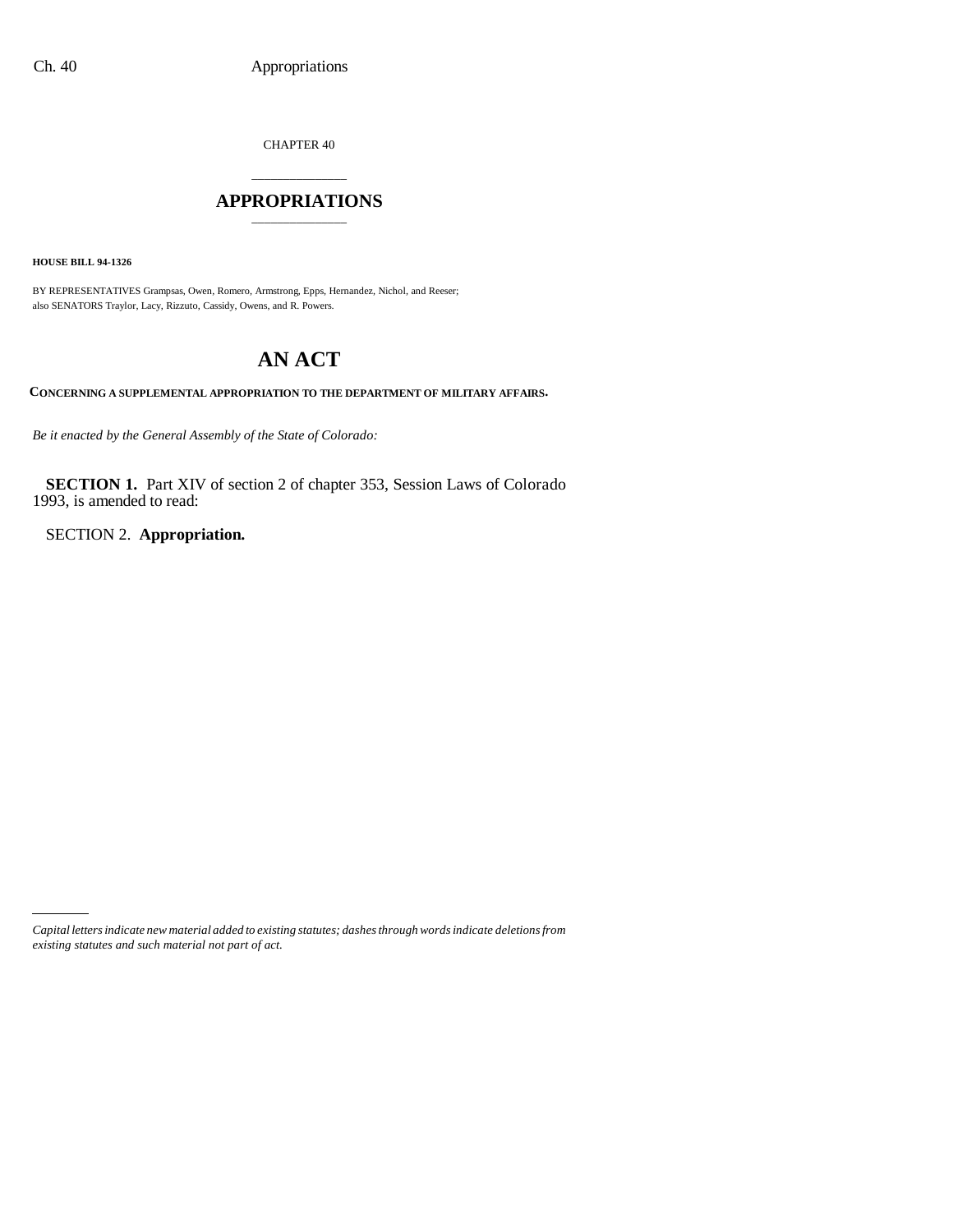# Ch. 40 Appropriations

|                   |              | <b>APPROPRIATION FROM</b> |  |                |  |              |  |               |   |                |
|-------------------|--------------|---------------------------|--|----------------|--|--------------|--|---------------|---|----------------|
| <b>ITEM &amp;</b> | <b>TOTAL</b> | <b>GENERAL</b>            |  | <b>GENERAL</b> |  | <b>CASH</b>  |  | <b>CASH</b>   |   | <b>FEDERAL</b> |
| <b>SUBTOTAL</b>   |              | <b>FUND</b>               |  | <b>FUND</b>    |  | <b>FUNDS</b> |  | <b>FUNDS</b>  |   | <b>FUNDS</b>   |
| \$                |              |                           |  | <b>EXEMPT</b>  |  |              |  | <b>EXEMPT</b> | ¢ |                |

#### **PART XIV DEPARTMENT OF MILITARY AFFAIRS**

#### **(1) NATIONAL GUARD**

| Personal Services -        |           |              |                      |                |
|----------------------------|-----------|--------------|----------------------|----------------|
| National Guard             | 1,042,005 | 967,211      | $3,214$ <sup>a</sup> | 71,580         |
|                            |           |              | $3,214$ <sup>d</sup> |                |
|                            |           | $(25.7$ FTE) | $(0.1$ FTE)          | $(2.2$ FTE $)$ |
| Group Health and Life      | 101,666   | 96,407       |                      | 5,259          |
| Short-term Disability      | 4,173     | 3,941        |                      | 232            |
| Anniversary Increases      | 12,262    | 9,629        |                      | 2,633          |
| Workers' Compensation      | 33,257    | 26,605       |                      | 6,652          |
| <b>Operating Expenses</b>  | 358,376   | 102,277      | $6,305$ <sup>a</sup> | 249,794        |
| <b>Travel Expenses</b>     | 8,349     | 8,349        |                      |                |
| <b>Legal Services</b>      | 2,072     | 2,072        |                      |                |
|                            | 14,942    | 14,942       |                      |                |
| Purchase of Services from  |           |              |                      |                |
| Computer Center            | 1,304     | 1,304        |                      |                |
| Payment to Risk Management |           |              |                      |                |
| and Property Funds         | 18,843    | 18,843       |                      |                |
|                            | 19,369    | 19,369       |                      |                |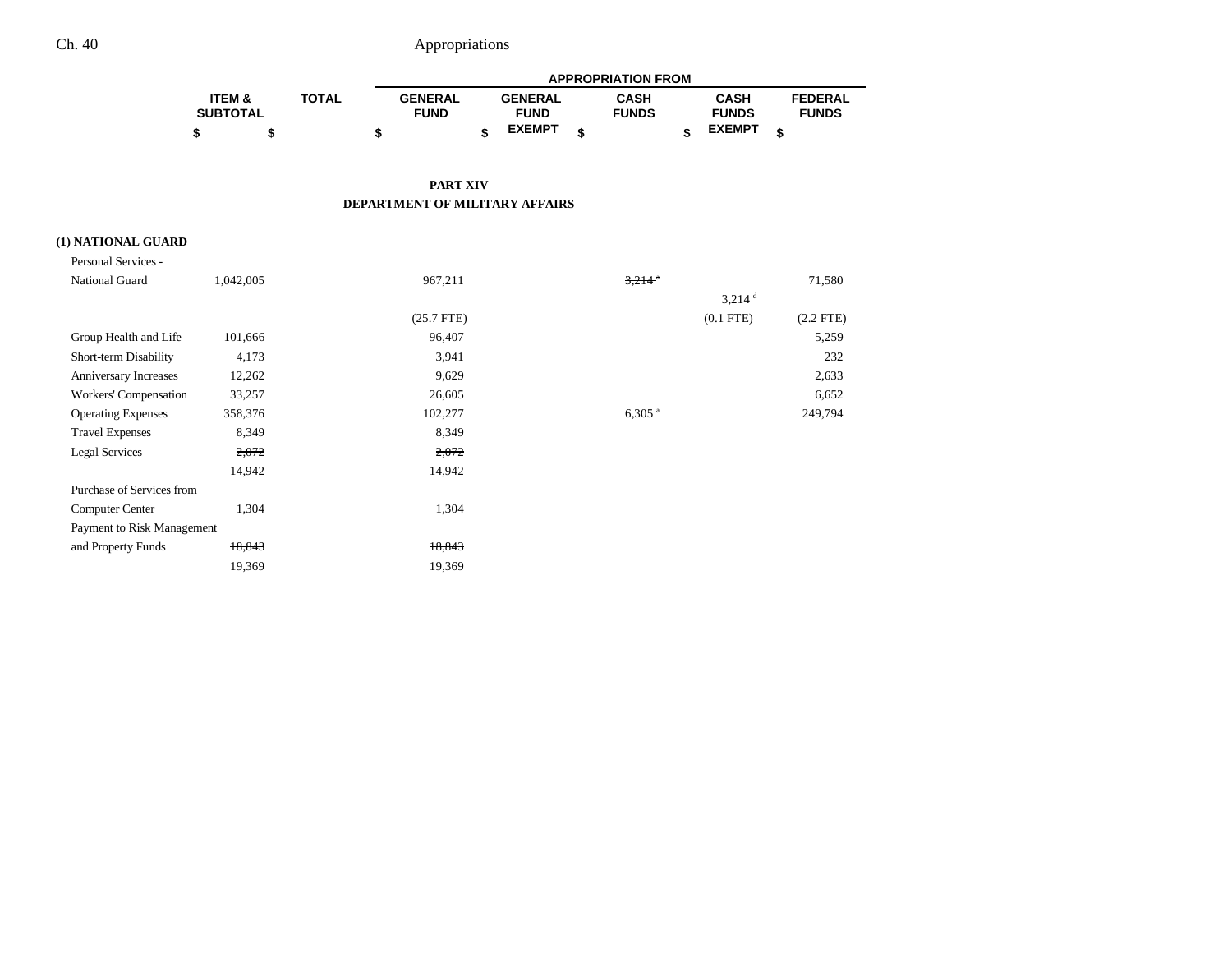| Vehicle Lease Payments     | 34,688    |           | 34,688  |                      |                             |              |
|----------------------------|-----------|-----------|---------|----------------------|-----------------------------|--------------|
| <b>Utilities</b>           | 603,169   |           | 547,575 |                      | $5,944$ $($ F) <sup>b</sup> | 49,650       |
|                            | 674,348   |           | 572,281 |                      | $6,235$ $(T)^{b}$           | 95,832       |
| Purchase of Inmate Labor   |           |           |         |                      |                             |              |
| Services from the          |           |           |         |                      |                             |              |
| Department                 |           |           |         |                      |                             |              |
| of Corrections             | 5,237     |           | 5,237   |                      |                             |              |
| Armory Maintenance         |           |           |         |                      |                             |              |
| Backlog                    | 126,053   |           | 70,985  | $8.712$ <sup>a</sup> |                             | 46,356       |
|                            |           |           |         |                      | $8,712$ <sup>d</sup>        |              |
| Security for Buckley Air   |           |           |         |                      |                             |              |
| <b>National Guard Base</b> | 661,991   |           |         |                      |                             | 661,991      |
|                            |           |           |         |                      |                             | $(23.0$ FTE) |
| Operations and Maintenance |           |           |         |                      |                             |              |
| Agreement for Buckley Air  |           |           |         |                      |                             |              |
| <b>National Guard Base</b> | 1,019,968 |           | 147,200 |                      |                             | 872,768      |
|                            |           |           |         |                      |                             | $(24.0$ FTE) |
| Local Armory Incentive     |           |           |         |                      |                             |              |
| Plan                       | 26,786    |           |         | 26,786 <sup>a</sup>  |                             |              |
|                            | 31,520    |           |         |                      | 4,734 c                     |              |
| Colorado National Guard    |           |           |         |                      |                             |              |
| <b>Tuition Fund</b>        | 406,753   |           | 406,753 |                      |                             |              |
|                            |           | 4,466,952 |         |                      |                             |              |
|                            |           | 4,556,261 |         |                      |                             |              |

<sup>a</sup> These amounts shall be from fees collected, including armory rental fees.

**b** This amount shall be from federal funds appropriated in the Office of Emergency Management, Department of Local Affairs.

Ch. 40 Appropriations